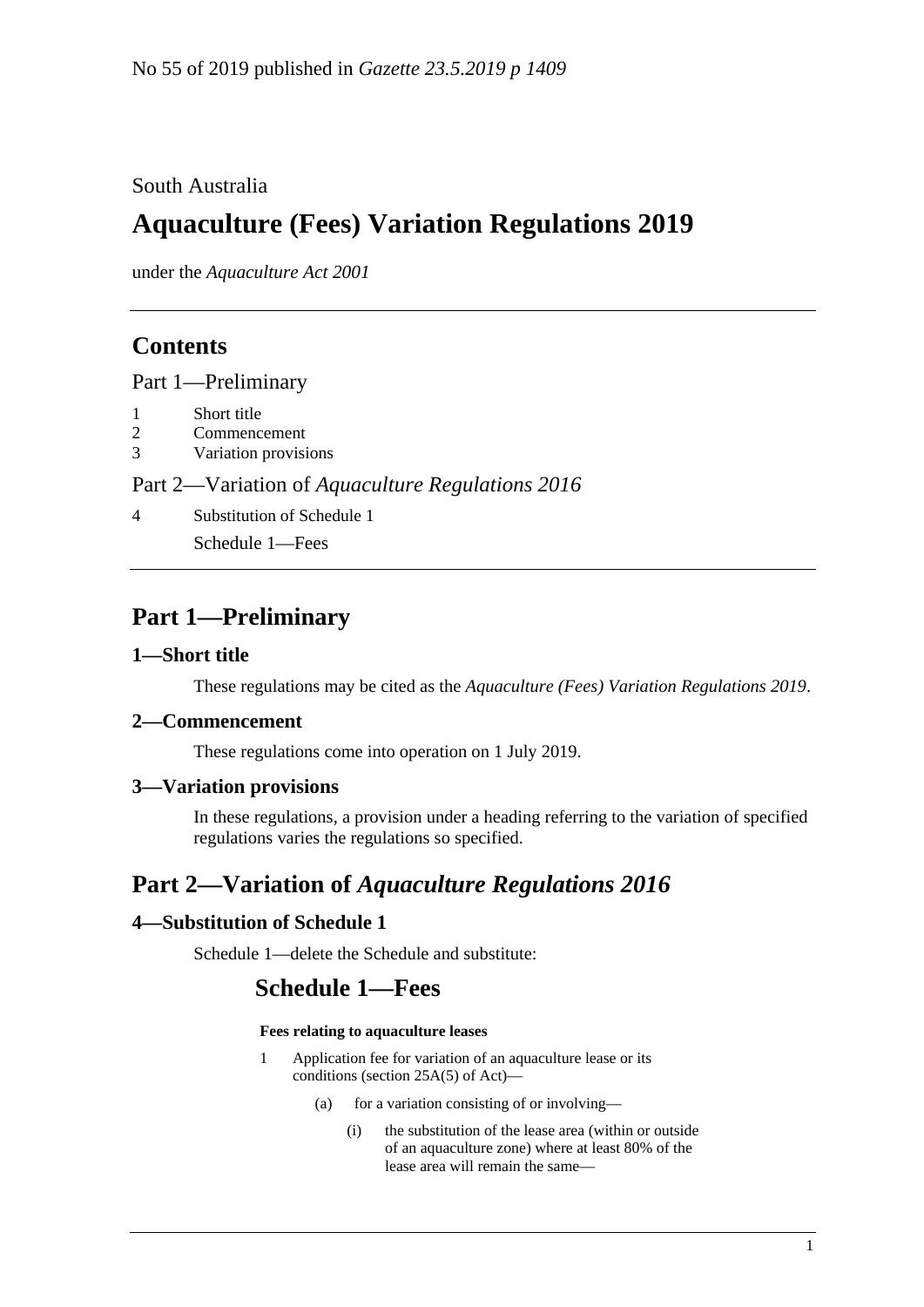|   |                                                                                       |                                                                                                                                                 | (A)                                                                                                             | if the corresponding licence relating to the<br>lease authorises the farming of prescribed wild<br>caught tuna                             | \$2 509   |  |  |
|---|---------------------------------------------------------------------------------------|-------------------------------------------------------------------------------------------------------------------------------------------------|-----------------------------------------------------------------------------------------------------------------|--------------------------------------------------------------------------------------------------------------------------------------------|-----------|--|--|
|   |                                                                                       |                                                                                                                                                 | (B)                                                                                                             | in any other case                                                                                                                          | \$3 3 3 9 |  |  |
|   |                                                                                       | the substitution of the lease area within an<br>(ii)<br>aquaculture zone (other than a variation of a kind<br>referred to in subparagraph (i))— |                                                                                                                 |                                                                                                                                            |           |  |  |
|   |                                                                                       |                                                                                                                                                 | (A)                                                                                                             | if the farming of prescribed wild caught tuna is<br>a permitted class of aquaculture in the zone                                           | \$2 905   |  |  |
|   |                                                                                       |                                                                                                                                                 | (B)                                                                                                             | in any other case                                                                                                                          | \$4 144   |  |  |
|   |                                                                                       | (iii)                                                                                                                                           |                                                                                                                 | the substitution of the lease area outside of an<br>aquaculture zone (other than a variation of a kind<br>referred to in subparagraph (i)) | \$4 970   |  |  |
|   | (b)                                                                                   |                                                                                                                                                 |                                                                                                                 | for a variation of any other kind                                                                                                          | \$877     |  |  |
| 2 | Application fee for consent to transfer a production lease<br>(section 39(2) of Act)— |                                                                                                                                                 |                                                                                                                 |                                                                                                                                            |           |  |  |
|   | (a)                                                                                   |                                                                                                                                                 |                                                                                                                 | for the transfer of 1 lease                                                                                                                | \$766     |  |  |
|   | (b)                                                                                   |                                                                                                                                                 | transfer                                                                                                        | for the transfer of each additional lease if the parties<br>involved in the transfer are the same as for the first                         | \$650     |  |  |
| 3 |                                                                                       |                                                                                                                                                 | Application fee for division of a production lease area into separate<br>\$1 073<br>lease areas (regulation 32) |                                                                                                                                            |           |  |  |
| 4 |                                                                                       |                                                                                                                                                 |                                                                                                                 | Application fee for amalgamation of 2 or more production lease<br>areas into a single lease area (regulation 33)                           | \$1 317   |  |  |
|   |                                                                                       |                                                                                                                                                 |                                                                                                                 | Fees relating to aquaculture licences                                                                                                      |           |  |  |
| 5 | Application fee for a corresponding licence (section 22(2d) of<br>$Act)$ —            |                                                                                                                                                 |                                                                                                                 |                                                                                                                                            |           |  |  |
|   | (a)                                                                                   | in the case of a corresponding licence authorising<br>activities other than research within an aquaculture<br>$zone-$                           |                                                                                                                 |                                                                                                                                            |           |  |  |
|   |                                                                                       | (i)                                                                                                                                             |                                                                                                                 | administrative component                                                                                                                   | \$2527    |  |  |
|   |                                                                                       | (ii)                                                                                                                                            |                                                                                                                 | advertising component                                                                                                                      | \$1583    |  |  |
|   | (b)                                                                                   |                                                                                                                                                 |                                                                                                                 | in the case of a corresponding licence authorising<br>research within an aquaculture zone-                                                 |           |  |  |
|   |                                                                                       | (i)                                                                                                                                             |                                                                                                                 | administrative component                                                                                                                   | \$3889    |  |  |
|   |                                                                                       | (ii)                                                                                                                                            |                                                                                                                 | advertising component                                                                                                                      | \$1583    |  |  |
|   | (c)                                                                                   |                                                                                                                                                 |                                                                                                                 | in the case of any corresponding licence outside of an<br>aquaculture zone-                                                                |           |  |  |
|   |                                                                                       | (i)                                                                                                                                             |                                                                                                                 | administrative component                                                                                                                   | \$3889    |  |  |
|   |                                                                                       | (ii)                                                                                                                                            |                                                                                                                 | advertising component                                                                                                                      | \$1583    |  |  |
| 6 |                                                                                       | Application fee for a licence other than a corresponding licence<br>(section 49 of Act)—                                                        |                                                                                                                 |                                                                                                                                            |           |  |  |
|   | (a)                                                                                   |                                                                                                                                                 |                                                                                                                 | for a category A licence-                                                                                                                  |           |  |  |
|   |                                                                                       | (i)                                                                                                                                             |                                                                                                                 | administrative component                                                                                                                   | \$2819    |  |  |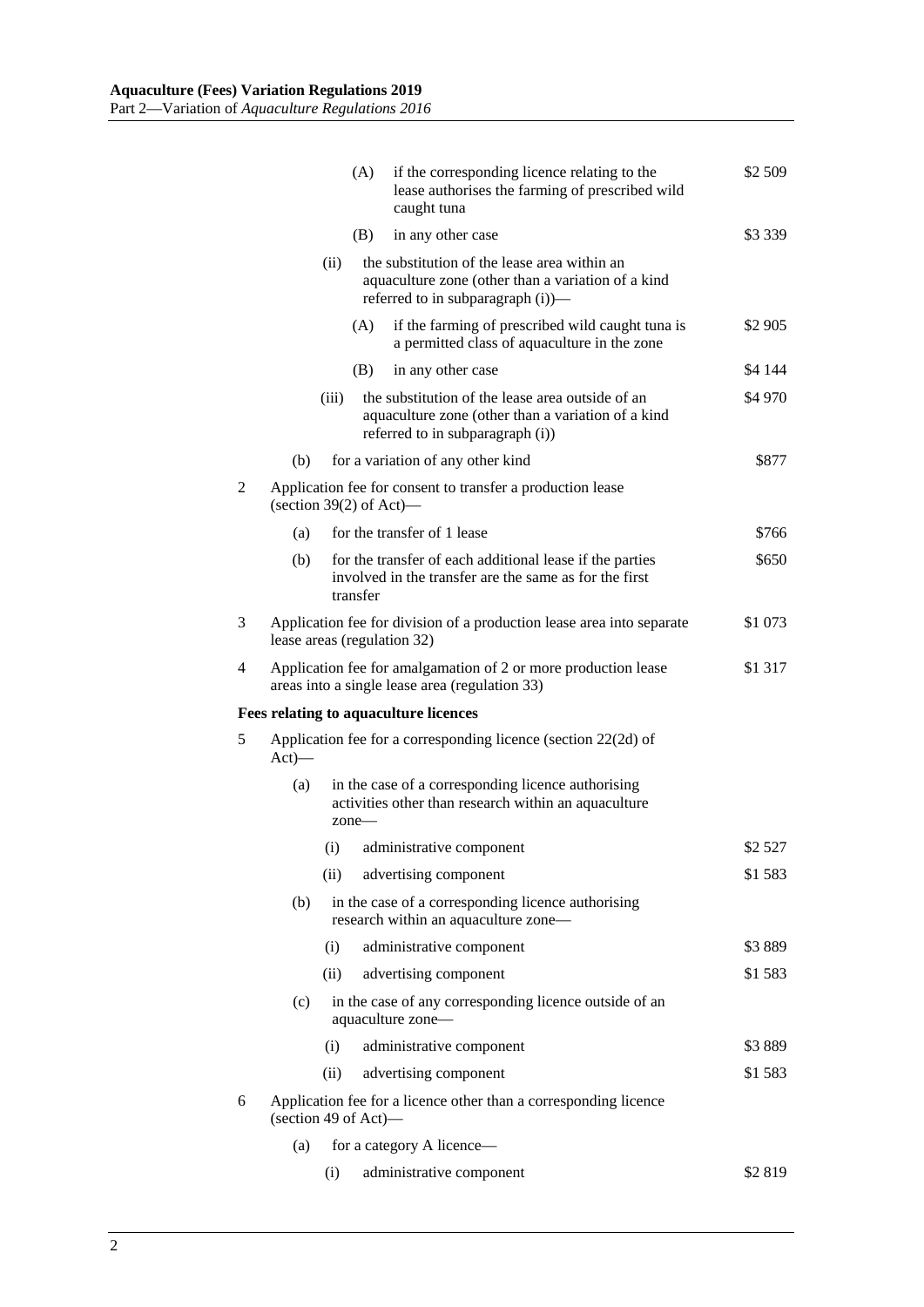|   |                                                                                                                   | (ii)                                                            | advertising component                                                                                                                                         | \$1583  |  |  |  |  |
|---|-------------------------------------------------------------------------------------------------------------------|-----------------------------------------------------------------|---------------------------------------------------------------------------------------------------------------------------------------------------------------|---------|--|--|--|--|
|   | (b)                                                                                                               |                                                                 | for a category B licence—                                                                                                                                     |         |  |  |  |  |
|   |                                                                                                                   | (i)                                                             | administrative component                                                                                                                                      | \$2819  |  |  |  |  |
|   |                                                                                                                   | (ii)                                                            | advertising component                                                                                                                                         | \$1583  |  |  |  |  |
|   | (c)                                                                                                               |                                                                 | for a category C licence—                                                                                                                                     |         |  |  |  |  |
|   |                                                                                                                   | (i)                                                             | administrative component                                                                                                                                      | \$4 444 |  |  |  |  |
|   |                                                                                                                   | (ii)                                                            | advertising component                                                                                                                                         | \$1583  |  |  |  |  |
|   | (d)                                                                                                               |                                                                 | for a category D licence—                                                                                                                                     |         |  |  |  |  |
|   |                                                                                                                   | (i)                                                             | administrative component                                                                                                                                      | \$4 444 |  |  |  |  |
|   |                                                                                                                   | (ii)                                                            | advertising component                                                                                                                                         | \$1583  |  |  |  |  |
| 7 | Application fee for renewal of an aquaculture licence other than a<br>corresponding licence (section 50A of Act)— |                                                                 |                                                                                                                                                               |         |  |  |  |  |
|   | (a)                                                                                                               |                                                                 | for the renewal of 1 licence                                                                                                                                  | \$766   |  |  |  |  |
|   | (b)                                                                                                               |                                                                 | for the renewal of each additional licence if the parties to<br>the licence are the same as for the first renewal                                             | \$696   |  |  |  |  |
|   | Note—                                                                                                             |                                                                 |                                                                                                                                                               |         |  |  |  |  |
|   |                                                                                                                   |                                                                 | A corresponding licence is, under section $22(2b)$ of the<br>Act, renewed on the renewal of the relevant lease<br>without the requirement for an application. |         |  |  |  |  |
| 8 | Application fee for variation of conditions of an aquaculture<br>licence (section $52(6)$ of Act)—                |                                                                 |                                                                                                                                                               |         |  |  |  |  |
|   | (a)                                                                                                               |                                                                 | in the case of a corresponding licence—                                                                                                                       |         |  |  |  |  |
|   |                                                                                                                   | (i)                                                             | for a simple variation                                                                                                                                        | \$1 552 |  |  |  |  |
|   |                                                                                                                   | (ii)                                                            | for a standard variation                                                                                                                                      | \$2 053 |  |  |  |  |
|   |                                                                                                                   | (iii)                                                           | for a complex variation                                                                                                                                       | \$3889  |  |  |  |  |
|   | (b)                                                                                                               | in the case of a licence other than a corresponding<br>licence— |                                                                                                                                                               |         |  |  |  |  |
|   |                                                                                                                   | (i)                                                             | for a simple variation                                                                                                                                        | \$680   |  |  |  |  |
|   |                                                                                                                   | (ii)                                                            | for a standard variation                                                                                                                                      | \$798   |  |  |  |  |
|   |                                                                                                                   | (iii)                                                           | for a complex variation                                                                                                                                       | \$2 042 |  |  |  |  |
| 9 | Application fee for consent to transfer an aquaculture licence<br>(section $55(4)$ of Act)—                       |                                                                 |                                                                                                                                                               |         |  |  |  |  |
|   | (a)                                                                                                               |                                                                 | in the case of a corresponding licence—                                                                                                                       |         |  |  |  |  |
|   |                                                                                                                   | (i)                                                             | for the transfer of 1 licence                                                                                                                                 | \$766   |  |  |  |  |
|   |                                                                                                                   | (ii)                                                            | for the transfer of each additional licence if the<br>parties involved in the transfer are the same as for<br>the first transfer                              | \$650   |  |  |  |  |
|   | (b)                                                                                                               |                                                                 | in the case of a licence other than a corresponding<br>licence—                                                                                               |         |  |  |  |  |
|   |                                                                                                                   | (i)                                                             | for the transfer of 1 licence                                                                                                                                 | \$766   |  |  |  |  |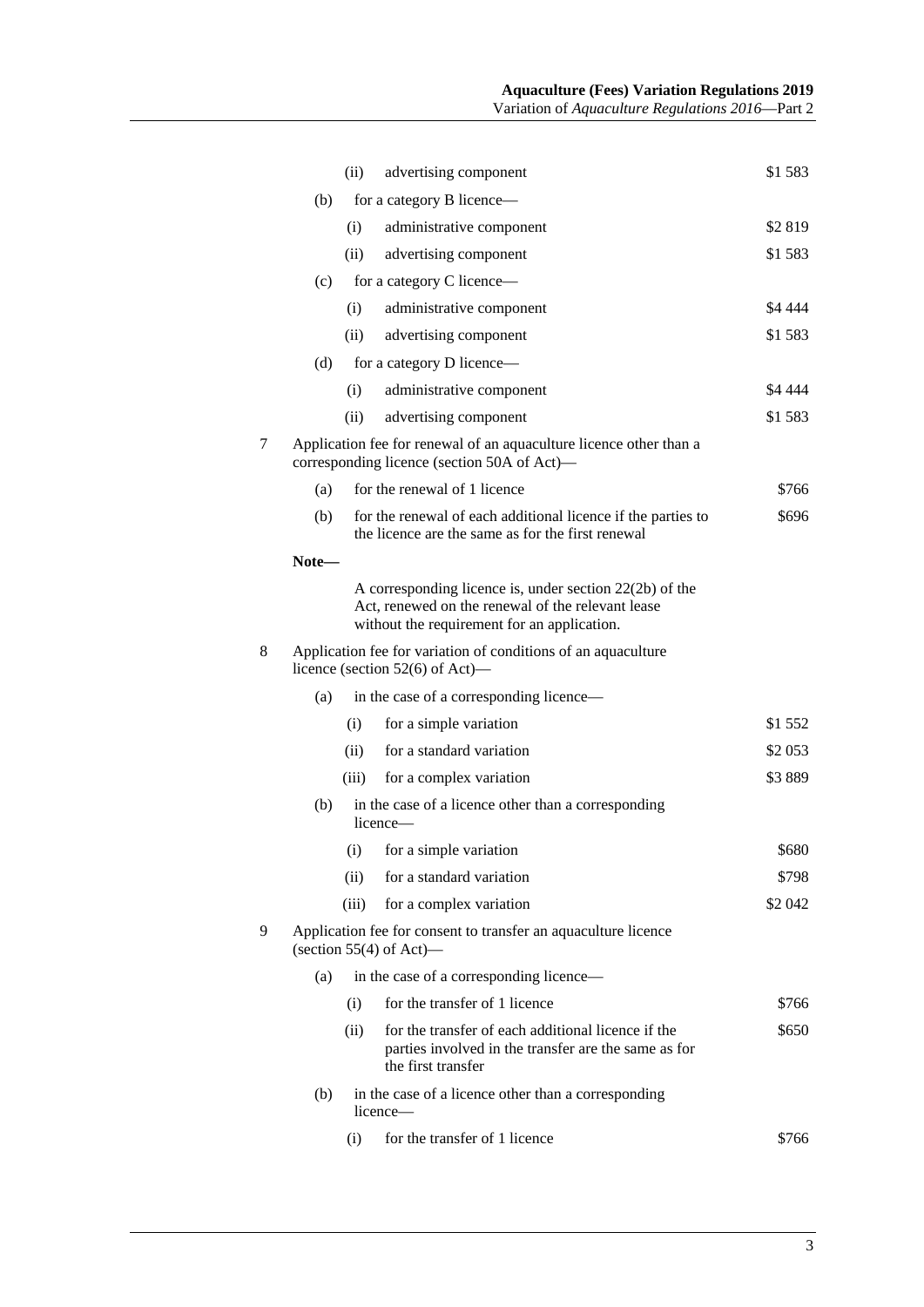|    |                                                                                                                                                                                     | for the transfer of each additional licence if the<br>(ii)<br>parties involved in the transfer are the same as for<br>the first transfer | \$650    |  |  |  |
|----|-------------------------------------------------------------------------------------------------------------------------------------------------------------------------------------|------------------------------------------------------------------------------------------------------------------------------------------|----------|--|--|--|
| 10 |                                                                                                                                                                                     | Application fee for consent to surrender an aquaculture licence<br>other than a corresponding licence (section $56(3)(c)$ of Act)        |          |  |  |  |
| 11 | Application fee for exemption from environmental reporting<br>requirements (regulation 31)                                                                                          |                                                                                                                                          |          |  |  |  |
| 12 | Application fee for division of a licence area into separate licence<br>areas (regulation 34)                                                                                       |                                                                                                                                          |          |  |  |  |
| 13 | Application fee for amalgamation of 2 or more licence areas into a<br>\$1 317<br>single licence area (regulation 35)                                                                |                                                                                                                                          |          |  |  |  |
| 14 | Annual fee for a corresponding licence (section 53(1) of Act) for<br>the financial year commencing on 1 July 2019 and for each<br>subsequent financial year-                        |                                                                                                                                          |          |  |  |  |
|    | (a)                                                                                                                                                                                 | for an aquaculture licence to farm prescribed wild caught<br>tuna                                                                        | \$17 370 |  |  |  |
|    | (b)                                                                                                                                                                                 | for an aquaculture licence to farm finfish other than<br>prescribed wild caught tuna                                                     | \$9 162  |  |  |  |
|    | (c)                                                                                                                                                                                 | for an aquaculture licence to farm abalone in a subtidal<br>area                                                                         | \$8 227  |  |  |  |
|    | (d)                                                                                                                                                                                 | for an aquaculture licence to farm mussels in a subtidal<br>area                                                                         | \$1 211  |  |  |  |
|    | (e)                                                                                                                                                                                 | for an aquaculture licence to farm molluscs (other than<br>abalone and mussels) in a subtidal area                                       | \$2 259  |  |  |  |
|    | (f)                                                                                                                                                                                 | for an aquaculture licence to farm molluscs (including<br>abalone, but not including oysters) in an intertidal area                      | \$2 219  |  |  |  |
|    | (g)                                                                                                                                                                                 | for an aquaculture licence to farm oysters in an intertidal<br>area                                                                      | nil      |  |  |  |
|    | (h)                                                                                                                                                                                 | for an aquaculture licence to farm algae                                                                                                 | \$2 059  |  |  |  |
|    | (i)                                                                                                                                                                                 | for an aquaculture licence authorising the storage of sea<br>cages                                                                       | \$2 059  |  |  |  |
|    | (i)                                                                                                                                                                                 | for an aquaculture licence for tourism purposes                                                                                          | \$2 059  |  |  |  |
| 15 | Annual fee for a licence other than a corresponding licence<br>(section $53(1)$ of Act) for the financial year commencing on<br>1 July 2019 and for each subsequent financial year- |                                                                                                                                          |          |  |  |  |
|    | (a)                                                                                                                                                                                 | for a category A licence                                                                                                                 | \$569    |  |  |  |
|    | (b)                                                                                                                                                                                 | for a category B licence                                                                                                                 | \$1 189  |  |  |  |
|    | (c)                                                                                                                                                                                 | for a category C licence                                                                                                                 | \$2 852  |  |  |  |
|    | (d)                                                                                                                                                                                 | for a category D licence                                                                                                                 | \$5 692  |  |  |  |
|    | <b>Miscellaneous fees</b>                                                                                                                                                           |                                                                                                                                          |          |  |  |  |
| 16 | Application fee for a notation on the register that a specified<br>\$197<br>person has an interest in a lease or licence (section 80(2a) of Act)                                    |                                                                                                                                          |          |  |  |  |